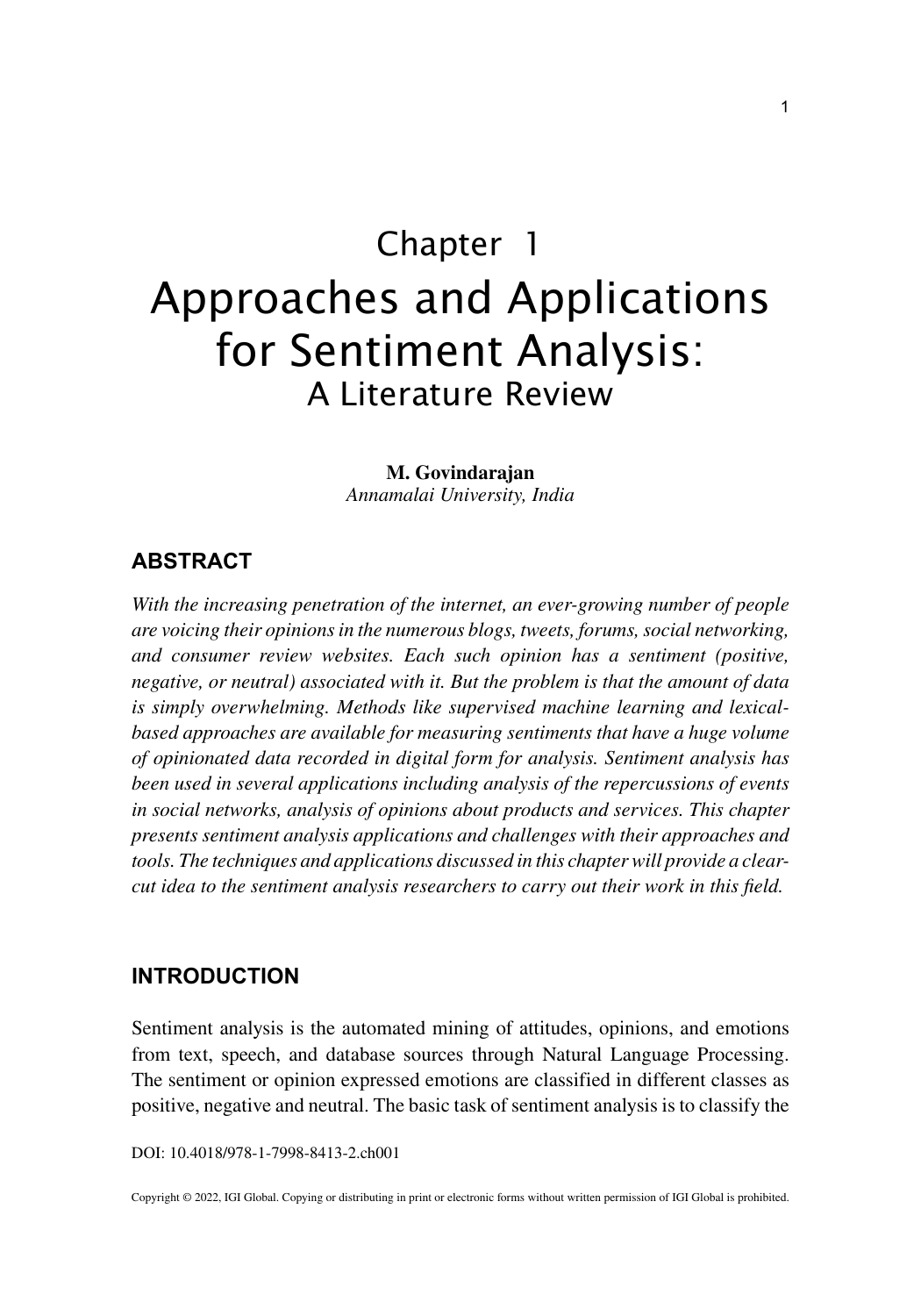polarity in different levels like Document level, Sentence level and Aspect level or entity level. In document level the whole document is classify either into positive or negative class. Sentence level sentiment classification classifies sentence into positive, negative or neutral class. Aspect or entity level sentiment classification concerns with identifying and extracting product features from the source data. The sentiment classification approaches can be classified in: (i) machine learning (ii) lexicon based and (iii) hybrid approach. The machine learning approach is used for predicting the polarity of sentiments based on trained as well as test data sets. While the lexicon based approach does not need any prior training in order to mine the data. It uses a predefined list of words, where each word is associated with a specific sentiment. Finally in the hybrid approach, the combination of both the machine learning and the lexicon based approaches has the potential to improve the sentiment classification performance. On considering the tools used for sentiments analysis, the most used tools for detecting the feelings polarity are Emoticons, LIWC, SentiStrengh, Senti WordNet, SenticNet, Happiness Index, AFINN, PANAS-t, Sentiment140, NRC, EWGA and FRN. Sentiment analysis is used mainly in different fields such as marketing, political and sociological. This chapter presents sentiment analysis applications and challenges with their approaches and tools. The techniques and applications discussed in this chapter will provide a clear cut idea to the sentiment analysis researchers to carry out their work in this field. The rest of the chapter is organized as follows: the background section describes the related work. A brief description of sentiment analysis, levels, applications and challenges with their approaches and tools of sentiment analysis is presented in section of main focus of the chapter. Finally, the chapter concludes with future research directions.

# **BACKGROUND**

Vishal A Kharde et al., (2016) provide a survey and comparative analyses of existing techniques for opinion mining like machine learning and lexicon-based approaches, together with evaluation metrics. Megha Joshi et al., (2017) describe different applications of sentiment analysis, techniques and challenges of sentiment analysis. Shamsa Umar et al., (2018) have discussed different researcher's work on sentimental analysis approach and classification. This paper also presents the importance of opinion mining and sentiment analysis. Lin Yue et al., (2019) focus on presenting typical methods from three different perspectives (task-oriented, granularityoriented, methodology-oriented) in the area of sentiment analysis. Specifically, a large quantity of techniques and methods are categorized and compared. On the other hand, different types of data and advanced tools for research are introduced, as well as their limitations. On the basis of these materials, the essential prospects